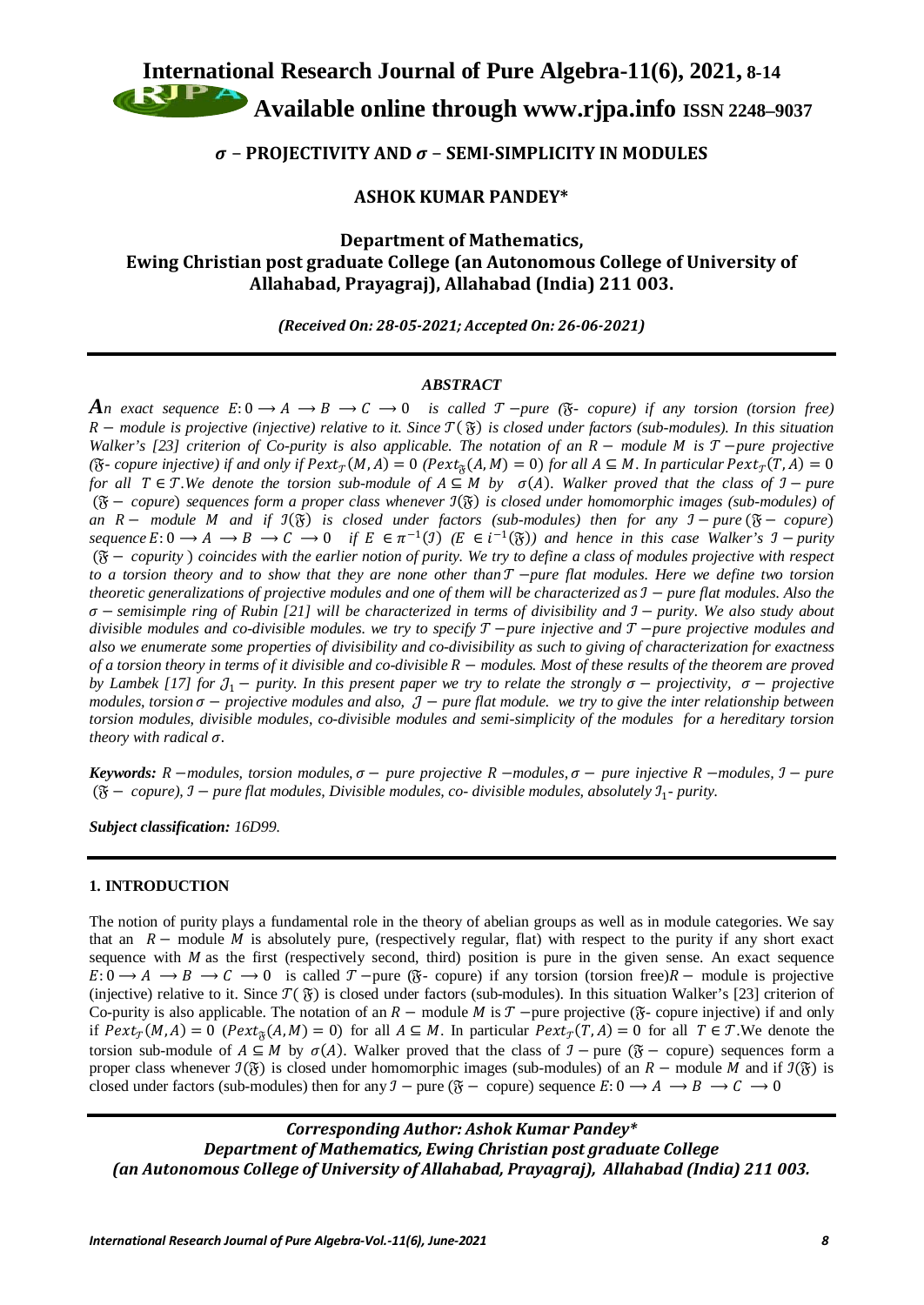if  $E \in \pi^{-1}(\mathcal{I})$  ( $E \in i^{-1}(\mathfrak{F})$ ) and hence in this case Walker's  $\mathcal{I}$  − purity ( $\mathfrak{F}$  − copurity) coincides with the earlier notion of purity. Here we define two torsion theoretic generalizations of projective modules and one of them will be characterized as  $\mathcal{I}$  – pure flat modules. Also the  $\sigma$  – semisimple ring of Rubin [21] will be characterized in terms of divisibility and  $\mathcal{I}$  − purity. We also study about divisible modules and co-divisible modules. we try to specify  $\mathcal{T}$  − pure injective and  $T$  –pure projective modules and also we enumerate some properties of divisibility and co-divisibility as such to giving of characterization for exactness of a torsion theory in terms of it divisible and co-divisible  $R$  – modules. Most of these results of the theorem are proved by Lambek [17] for  $J_1$  – purity. An R –module P is said to be  $\sigma$  – projective if given an exact sequence  $0 \to A \to B \to C \to 0$  and a homomorphism  $f: P \to C$ , then there exists a homomorphism  $g: \sigma(P) \to B$  such that  $f | \sigma(P) = \lambda og$ , where  $\lambda: B \to C$ . An  $R$  –module P is said to be strongly  $\sigma$  – projective if given a homomorphism  $f: P \to C$ , then there exists a homomorphism  $g: P \to B$  such that  $f | \sigma(P) = \lambda o g | \sigma(P)$ , where  $\lambda: B \to C$ . There is a given torsion theory  $(\mathcal{I}, \mathfrak{F})$  with radical  $\sigma$ , an  $R$  – module M is called  $\sigma$  – semi-simple if each dense sub-module N of M is a direct summand. This definition was given by Rubin [21]. We have already known that absolute  $J_1$ - purity coincides with absolute  $J_2$ - purity which is the case of divisibility in  $R$  – modules. An exact sequence E is called  $T$  –pure ( $\mathfrak{F}$ - copure) if any torsion (torsion free) module is projective (injective) relative to it. Since  $\mathcal{T}(\mathfrak{F})$  is closed under factors (sub-modules). We know that an  $R$  – module M is said to be divisible with respect to a torsion theory if it is injective relative to any exact sequence  $E: 0 \to A \to B \to C \to 0$ with C torsion. Also, an  $R$  –module  $M$  is said to be co-divisible if  $M$  is  $\mathfrak{F}$  –copure flat module. We also study about divisible modules and co-divisible modules. we try to specify  $T$  –pure injective and  $T$  –pure projective modules and also we enumerate some properties of divisibility and co-divisibility as such to giving of characterization for exactness of a torsion theory in terms of it divisible and co-divisible  $R$  – modules. Most of these results of the theorem are proved by Lambek [17] for  $J_1$  – purity. In this present paper we try to relate the strongly  $\sigma$  – projectivity,  $\sigma$  – projective modules torsion  $\sigma$  – projective modules and also, with  $\mathcal{J}$  – pure flat modules. we try to give the inter relationship between torsion modules divisible modules and co-divisible modules and semi-simplicity of the modules for a hereditary torsion theory with radical  $\sigma$ .  $J_1$ - purity has the interesting property that if  $M \in \mathfrak{F}$ , then  $N \subseteq M$  is  $J_1$  – pure if and only if  $M/N \in \mathfrak{F}$ . All torsion free modules are  $\mathcal{J}_1$ - pure flat. The converse of this theorem holds if  $\sigma(R) = 0$ . Stenstrom [19] prop. 6.23).This concept of purity of sub-modules of torsion free modules have been used in the study of torsion-free covers. (Teply [20]). Given any complete sub-category which is closed under sub-modules and injective hulls. That is a torsion-free class of a hereditary torsion theory. If the concept of purity for sub-objects of objects of this sub-category which is defined by the above property, then the sub-category of absolutely pure modules form an abelian category (Mitchell [18]). An absolutely  $\mathcal{J}_1$ - pure modules are precisely the divisible modules. We also get that the subcategory of torsion-free divisible modules is an abelian category (Lambek[17]). Here we give some definitions which are used or related to this present paper.

#### Definition:

- 1. An  $R$  module M is said to be cyclic if and only if there exists an element  $m_0 \in M$  such that  $M = Rm_0$ .
- 2. An  $R$  module M is said to be finitely generated if and only if there exists a finite generating set X of M.
- 3. A left  $R$  module M is said to finitely co-generated if and only if for each set  $\{U_i | i \in I\}$  of submodules  $U_i$  of M with  $\cap_{i\in I} U_i = 0$ , there exists a finite subset  $\{U_i \mid i \in I_0\}$  that is  $I_0 \subset I$  and  $I_0$  is finite with  $\cap_{i\in I} U_i = 0$ . In other words we can say A module  $M$  is said to be finitely co-generated if it is co-generated by the family  ${E(S_{i\in I})}$  finitely. That is  $E(M) = \bigoplus_{i=1}^{n} E(S_i)$  where  $S_{i\in I}$  simple modules are not necessarily nonisomorphic.
- 4. An  $R$  module M is said to be cocyclic if it is contained in  $E(S)$  for some simple module S, where  $E(S)$  is a family of co-generators for each  $R$  module  $M$ .
- 5. In the commutative diagram  $A \rightarrow B$

$$
\begin{array}{ccc}\n & \downarrow & \downarrow \\
 & M & \rightarrow N \\
 & M & \rightarrow N\n\end{array}
$$

Where  $f: A \to B$ ;  $\varphi: M \to N$ ,  $\mu: A \to M$  and  $g: B \to N$  be maps. The pair  $(\varphi, g)$  is said to be the pushout of the pair  $(\mu, f)$  if and only if for every pair  $(\varphi', g')$  with

 $\varphi' : M \longrightarrow X, g' : B \longrightarrow X$  and  $(\varphi' \circ \mu) = (g' \circ f)$ , there exists a unique map  $\sigma : N \longrightarrow X$  such that  $(\sigma \circ g) = g'$ .

- 6. The pair  $(\phi, f)$  is said to be the pullback of the pair  $(\psi, g)$  if and only if for every pair  $(\phi', f')$  with  $\phi' : Y \to M$ ,  $f'$ :  $Y \rightarrow B$  and  $(\psi o \phi') = (g \circ f')$ , there exists a unique map
- $\tau: Y \to A$  such that  $(f \circ \tau) = f'$  and  $(\phi \circ \tau) = \phi'$ . 7. An  $R$  – module M is said to be finitely presented if there is an exact sequence  $M_1 \rightarrow M_0 \rightarrow M \rightarrow 0$  where  $M_0$  and  $M_1$  are free modules with finite bases.
- 8. Let R be a ring and M is a left  $R$  module, then M is said to flat if for every exact sequence  $0 \rightarrow N' \rightarrow$  $N \rightarrow N'' \rightarrow 0$  and the transformed sequence  $0 \longrightarrow M \otimes_R N' \longrightarrow M \otimes_R N \longrightarrow M \otimes_R N'' \longrightarrow 0$  is exact.

A ring  $R$  is hereditary if and only if every ideal is a projective module.

9. If  $M$  be an  $R$  –module, the sum all simple submodules of  $M$  is called the **socle of**  $M$  and it is denoted by  $s(M) = \{x \in M | Ann(x) \text{ is a finite intersection of maximal right ideals} \}.$  That is if  $x \in s(M)$ , then  $xA$  is a direct sum of a finite number of simple modules.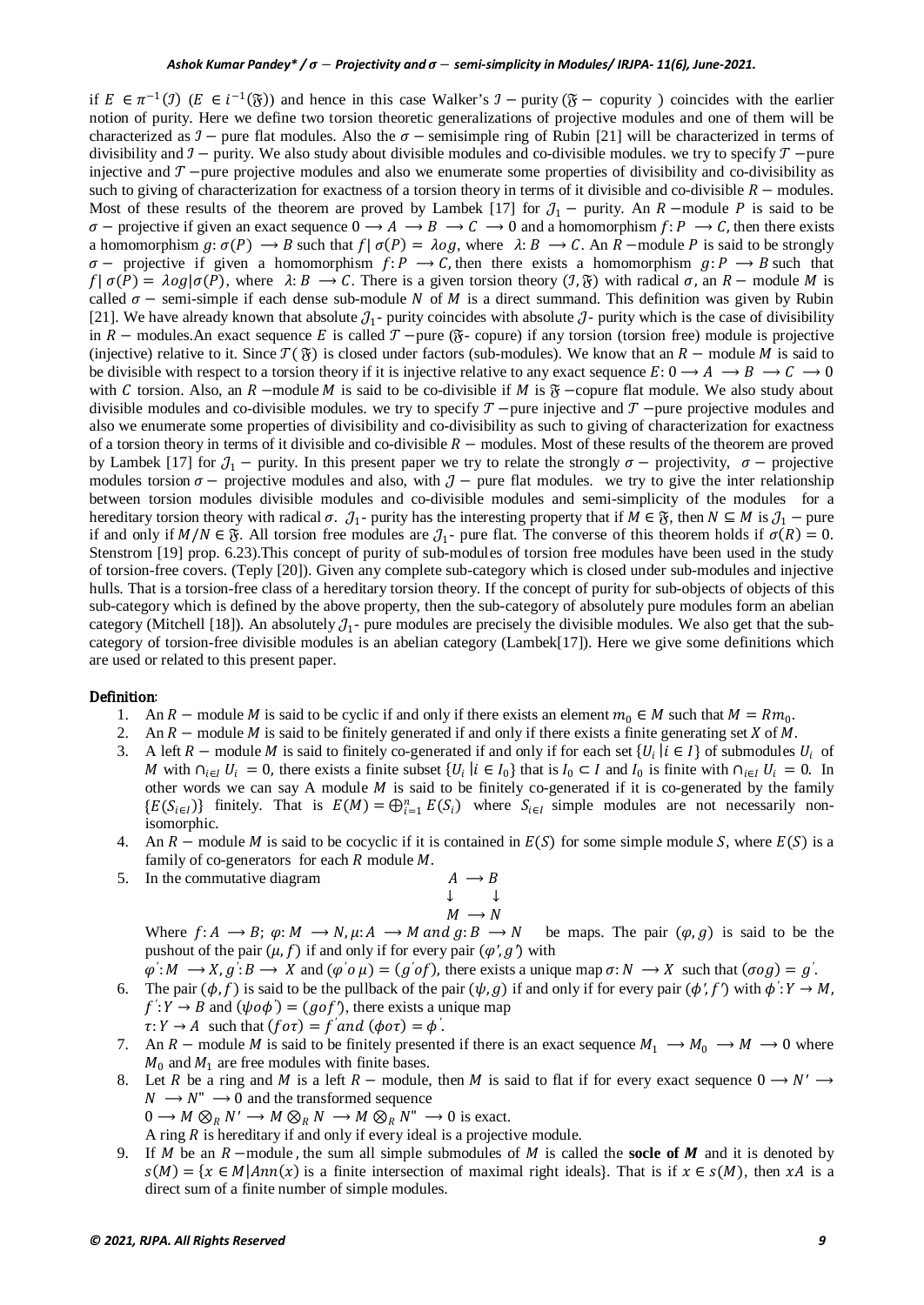- 10. A non-zero module S is said to be simple if it has on submodules other than  $\{0\}$  and S. A module is said to be semi-simple if it is a sum of simple sub-modules.
- 11. A torsion theory is a pair  $(\mathcal{I}, \mathfrak{F})$  of classes of modules satisfying:

(i).  $Hom(T, F) = 0, \forall T \in \mathcal{I}$  and  $F \in \mathcal{F}$ 

- (ii).  $Hom(L, F) = 0, \forall F \in \mathfrak{F} \Rightarrow L \in \mathcal{I}$
- (iii).  $Hom(T, N) = 0, \forall T \in \mathcal{I} \Rightarrow N \in \mathcal{F}$
- 12. The classes  $\mathfrak F$  and  $\mathfrak I$  are known as torsion free and torsion classes associated with a torsion theory( $\mathfrak I$ ,  $\mathfrak F$ ). A torsion theory  $(1, \mathfrak{F})$  is said to be hereditary if and only if  $\mathfrak{I}$  is closed under homomorphic images, direct sums, extensions and sub-modules. Similarly,  $\tilde{y}$  is closed under submodules, direct products, extensions and injective envelipes.
- 13. A left  $R$  module P is said to be  $\sigma$  pure projective module if it is projective to relative to every  $\sigma$  pure epimorphism. That is given any  $\sigma$  – pure exact sequence  $0 \rightarrow A \rightarrow B \rightarrow C \rightarrow 0$  and a homomorphism  $f: P \longrightarrow C$ , there exists a map  $h: P \longrightarrow B$  such that  $p \circ h = f$  where  $p: B \longrightarrow C$  be an onto homomorphism.
- 14. A left  $R$  module Q is said to be finitely  $\sigma$  pure injective if it is ( $\mathcal{F}\mathcal{G}, \sigma$ )- pure in every pure extension of Q. That is if  $0 \to Q \to Q' \to Q'' \to 0$  is a pure exact sequence then it is  $(\mathcal{F}\mathcal{G}, \sigma)$ - pure also. Similarly, Q is said to be cyclically  $\sigma$  – pure injective if it is cyclically  $\sigma$  – pure in every pure extension of it.
- 15. A sub-module A of an R-module B is called closed if  $B|A$  is torsion free and it is called dense if  $B|A$  is torsion. Any closed submodule *A* of an *R*-module *B* is  $T$  –pure.
- 16. Given a class of modules  $\mathcal{I}(\mathfrak{F})$ , a sequence  $E: 0 \to A \to B \to C \to 0$  is called  $\mathcal{I}$  pure ( $\mathfrak{F}$  copure) if A is a direct summand of D whenever  $A \le D \le B$  and  $D|A \in \mathcal{I}$  (A|S is a direct summand of B|S whenever  $S \leq A$  and  $A|S \in \mathfrak{F}$ ).
- 17. Given a class of modules  $\mathcal{I}(J)$ , a sequence E is called  $\mathcal{I}$  pure ( $\mathcal{J}$  copure) if A is a direct summand of D whenever  $A \le D \le B$  and  $D|A \in \mathcal{I}$  (A|S is a direct summand of B|S whenever  $S \le A$  and  $A|S \in \mathcal{I}$ ). Walker proved that the class of  $\mathcal{I}$  – pure ( $\mathcal{J}$  – copure) sequences form a proper class whenever  $\mathcal{I}(\mathcal{J})$  is closed under homomorphic images (submodules) and if  $\mathcal{I}(\mathcal{J})$  is closed under factors (submodles) then any  $\mathcal{I}$  − pure  $(\mathcal{J} -$ copure) sequence if  $E \in \pi^{-1}(\mathcal{J})(E \in i^{-1}(\mathcal{J}))$  and hence in this case Walker's  $\mathcal{J}$  -purity  $(\mathcal{J}$ copurity) and hence in this case Walker's  $\mathcal{I}$  − purity ( $\mathcal{J}$  − copurity) coincides with the earlier notion.
- 18. A sub-module A of B is called closed if  $B | A$  is torsion free and it is called dense if  $B | A$  is torsion. Any closed submodule is  $T$  –pure.
- 19. Given a torsion theory ( $\mathcal{T}, \mathfrak{F}$ ), an exact sequence E is called  $\mathcal{T}$  –pure ( $\mathfrak{F}$ -copure) if any torsion (torsion free) module is projective (injective) relative to it. Since  $\mathcal{T}(\mathfrak{F})$  is closed under factors (sub-modules), Walker's criterion of Co-purity is applicable. In this notation a module  $M$  is  $\mathcal T$  –pure projective ( $\mathfrak F$ -copure injective) if and only if  $Pext_{\mathcal{T}}(M, A) = 0$  ( $Pext_{\mathcal{R}}(A, M) = 0$ ) for all  $A \subseteq M$ . In particular  $Pext_{\mathcal{T}}(T, A) = 0$  for all  $T \in \mathcal{T}$ . We denote the torsion sub-module of A by  $\sigma(A)$ .

## **2.**  − **PROJECTIVITY AND**  − **SEMISIMPLICITY**

We define two torsion theoretic generalizations of projective modules and one of them will be characterized as  $\mathcal{I}$  – pure flat modules. Also the  $\sigma$  – semisimple ring of Rubin [21] will be characterized in terms of divisibility and  $\mathcal{I}$  – purity.

**Definition 2.1**: An R –module P is said to be  $\sigma$  – projective if given an exact sequence  $0 \rightarrow A \rightarrow B \rightarrow C \rightarrow 0$  and a homomorphism  $f: P \to C$ , then there exists a homomorphism  $g: \sigma(P) \to B$  such that  $f | \sigma(P) = \lambda \circ g$ , where  $\lambda: B \longrightarrow C$ .

$$
\begin{array}{c}\n\sigma(P) \to P \\
\downarrow \qquad \downarrow \\
0 \to A \to B \to C \to 0\n\end{array}
$$

**Definition 2.2**: An R –module P is said to be strongly  $\sigma$  – projective if given a homomorphism  $f: P \to C$ , then there exists a homomorphism  $g: P \longrightarrow B$  such that  $f | \sigma(P) = \lambda \circ g | \sigma(P)$ , where  $\lambda: B \longrightarrow C$ .

#### **Theorem 2.3**:

- (i) A strongly  $\sigma$  projective module is  $\sigma$  projective.
- (ii) An  $R$  module P is  $\sigma$  projective if and only if given an exact sequence
- $0 \to A \to B \to P \to 0$ , there exists  $g: \sigma(P) \to B$  such that  $i_{\sigma(P)} = \lambda \circ g$ , where  $\lambda: B \to C$ .
- (iii) An R –module P is strongly  $\sigma$  projective if and only if given an exact sequence  $0 \to A \to B \to P \to 0$ , there exists  $g: P \to B$  such that  $i_{\sigma(P)} = \lambda o g | \sigma(P)$ , where  $\lambda: B \to C$ .
- (iv) Every torsion  $\sigma$  projective module is projective.

**Proof**: **(i).** Trivial

(ii). 
$$
0 \to A \to P_1 \to P \to 0
$$

$$
\downarrow \qquad \downarrow
$$

$$
0 \to A \to B \to C \to 0
$$

*© 2021, RJPA. All Rights Reserved 10*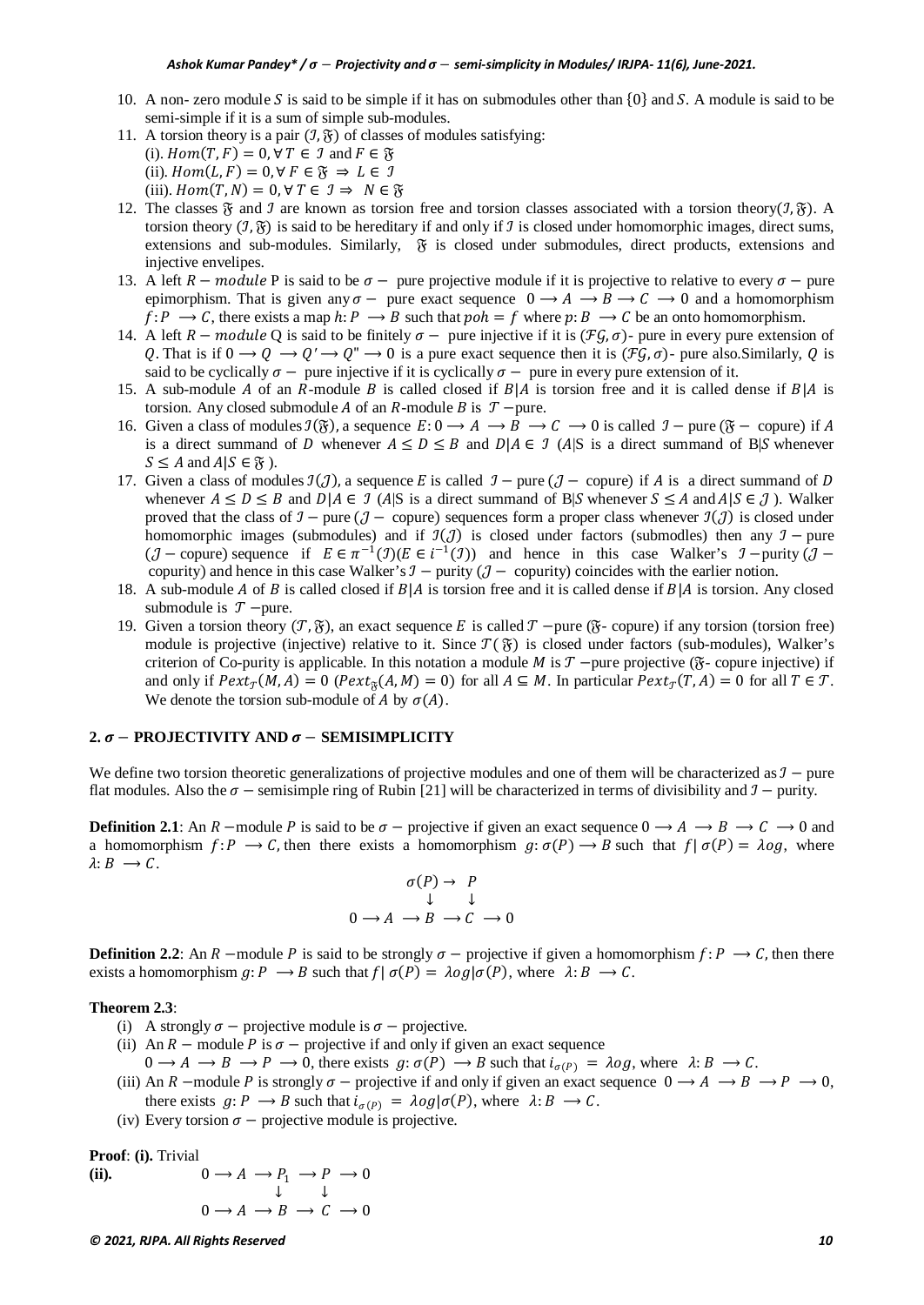Given  $f: P \to C$ , we can extend the above diagram by pullback. There exists a homomorphism  $q: \sigma(P) \to P_1$  such that  $\pi o q = i_{\sigma(P)}$  then  $\lambda(h o q) = f(\pi o q) h |\sigma(P)$  where  $i: A \to P_1$ ;  $\pi: P_1 \to P_2$ ;  $i: A \to B$ ;  $\lambda: B \to C$ ;  $h: P_1 \to B$ and  $f: P \longrightarrow C$  are homomorphism. Converse of this part is obvious. **(iii).** The proof of this part is similar as the proof of (ii). **(iv).** It is trivial.

**Theorem 2.4**: If P is a  $\sigma$  – Projective  $R$  – module, then  $\sigma(P)$  is a  $\sigma(R)$ - module. That is  $\sigma(P)$  is a direct summand of a direct sum of copies of  $\sigma(R)$ .

**Proof:**  
\n
$$
\sigma(\bigoplus R) = \bigoplus \sigma(R) \stackrel{\rightarrow}{\sim} \sigma(P)
$$
\n
$$
\downarrow \quad \swarrow
$$
\n
$$
\bigoplus R \rightarrow P \rightarrow 0
$$

Here,  $\alpha' : \bigoplus \sigma(R) \to \sigma(P); \beta' : \bigoplus \sigma(P) \to \sigma(R); \ i: \bigoplus \sigma(R) \to \bigoplus R;$ 

 $\beta: \bigoplus \sigma(P) \to \bigoplus R$ ;  $j: \bigoplus \sigma(P) \to P$  and  $\alpha: \bigoplus R \to P$  are homomorphism. If P is  $\sigma$  – Projective  $R$  – module and  $\bigoplus R$  is the free R – module generated over P, then there exists a homomorphism  $\beta$ :  $\bigoplus \sigma(P) \to \bigoplus R$  such that  $i = (\alpha \circ \beta)$ . But we see that

 $Im(\beta) \subseteq \sigma(\bigoplus R) = \bigoplus \sigma(R)$  and hence there exists a homomorphism  $\beta' : \bigoplus \sigma(P) \to \sigma(R)$  which satisfying  $(i\alpha\beta') = \beta$ . Now we have  $j\alpha(\alpha'\alpha\beta') = \alpha\alpha(i\alpha\beta) = (\alpha\alpha\beta) = j$  and hence,  $(\alpha'\alpha\beta') = 1_{\sigma(P)}$  and  $\sigma(P)$  is a direct summand of  $\bigoplus \sigma(R)$ . Hence, proved.

**Theorem 2.5:** An  $R$  – module P is  $\sigma$  – Projective if and only if it is a  $\mathcal{I}$  – pure flat module.

**Proof**: Suppose that P is  $\sigma$  – Projective  $R$  – module. We consider an exact sequence  $0 \rightarrow A \rightarrow B \rightarrow P \rightarrow 0$  and  $f: T \longrightarrow P$  be a homomorphism where  $T \in \mathcal{I}$ . We have  $f_1: T \longrightarrow \sigma(P)$ ;  $f: T \longrightarrow P$ ,

$$
\begin{array}{c}\nT \\
\swarrow \\
\sigma(P) \downarrow \\
\downarrow \searrow \\
0 \to A \to B \to P \to 0\n\end{array}
$$

 $f_2: \sigma(P) \to P$ ;  $g: \sigma(P) \to B$  and  $\lambda: B \to P$  be homomorphisms. Now f factors through  $\sigma(P)$ . By the given hypothesis there exists  $g: \sigma(P) \to B$  such that  $(\lambda \circ g) = f_2$ . Now we see that  $(\lambda \circ g) \circ f_1 = f_2 \circ f_1 = f$  and hence, the given sequence  $0 \to A \to B \to P \to 0$  is  $\mathcal{I}$  – pure. Thus P is  $\mathcal{I}$  – pure flat module.

Conversely, If P is  $\mathcal{I}$  – pure flat module, then given sequence  $0 \to A \to B \to P \to 0$  is  $\mathcal{I}$  – pure. Hence, there exists a homomorphism  $g: \sigma(P) \to B$  such that  $(\lambda \circ g) = i_{\sigma(P)}$ . Hence, P is  $\sigma$  – projective R module by the using of the above theorem [2.3].

**Proposition 2.6:** The exact sequence  $0 \to A \to B \to C \to 0$  is  $T$  –pure exact if and only if  $0 \to \sigma(A) \to \sigma(B)$  $\rightarrow \sigma(C) \rightarrow 0$  is a split exact sequence where the maps are restrictions of the above sequence.

**Proof**: Suppose that the sequence  $0 \to A \to B \to C \to 0$  is  $T -$  pure exact. Now we complete the diagram by taking pullback of  $j_c: \sigma(C) \to C$  and  $\pi: B \to C$ . Here,

 $t: K \longrightarrow \sigma(B); u: \sigma(A) \longrightarrow \sigma(B); v: \sigma(B) \longrightarrow \sigma(C); \alpha: \sigma(C) \longrightarrow \sigma(B); s: \sigma(B) \longrightarrow P.$ K<sub>K</sub> and the state of the state of the state of the state of the state of the state of the state of the state of the state of the state of the state of the state of the state of the state of the state of the state of the s

$$
0 \to \sigma(A) \to \sigma(B) \to \sigma(C) \to 0
$$
\n
$$
\downarrow \qquad \qquad (1)
$$

$$
0 \longrightarrow \quad A \quad \longrightarrow \quad P \quad \longrightarrow \quad \sigma(C) \longrightarrow 0 \tag{2}
$$

$$
\begin{array}{ccccccc}\n & & \downarrow & & \downarrow & & \downarrow & \\
 & & 0 \rightarrow A & \rightarrow B & \rightarrow C \rightarrow 0 & \\
q: P \rightarrow B; \, j_B: \sigma(B) \rightarrow B, \, i': A \rightarrow P, \pi': P \rightarrow \sigma(C); \, \lambda: \sigma(C) \rightarrow P, \, i: A \rightarrow B, \pi: B \rightarrow C \text{ are the required homomorphism.}\n\end{array}\n\tag{3}
$$

Here s:  $\sigma(B) \to P$  exists as P is a pullback. Put  $K = \text{ker}(v)$ . Now  $v \circ u = 0$  and so,  $\sigma(A) \subseteq K$ . Since sequence (1) is  $\mathcal{T}$  –pure  $\Rightarrow$  sequence (2) is  $\mathcal{T}$  –pure because  $\mathcal{T}$  –pure sequences form a proper class and hence (2) splits. Take  $\lambda$ :  $\sigma(C) \rightarrow P$  such that  $\pi' \circ \lambda = 1_{\sigma(C)}$ . Now  $\lambda(\sigma(C))$  is torsion and so there is

 $\alpha$ :  $\sigma(C) \rightarrow \sigma(B)$  such that  $\lambda = s \circ \alpha$ . Also,  $v \circ \alpha = \pi' \circ (s \circ \alpha) = \pi' \circ \lambda = 1_{\sigma(C)}$  and hence,  $v$  is epic and  $0 \rightarrow K \rightleftarrows$  $\sigma(B) \to \sigma(C) \to 0$  splits. But then K is an epimorphic image of  $\sigma(B)$  and so, it is torsion. Also,  $\pi' \sigma(sot) = 0 \implies$  $K \subseteq A$ . Hence,  $K \subseteq \sigma(A)$  and sequence (3) is split and exact.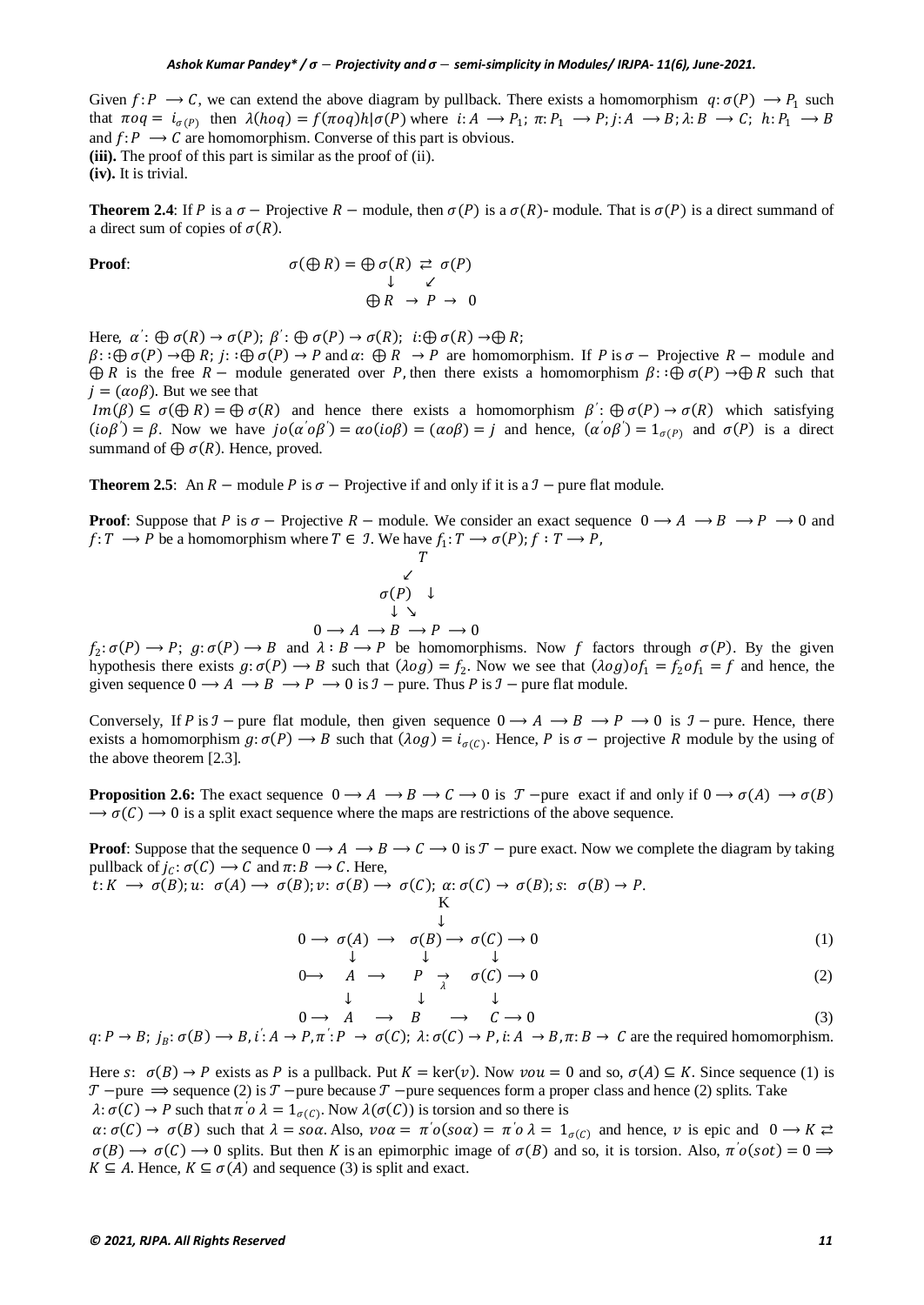Conversely, if sequence (3) is split and exact, then given  $T \in \mathcal{T}$ , and  $f: T \to \mathcal{C}$ .  $Im(f) \subseteq \sigma(C)$  and also, sequence (1)  $T$  –pure.

$$
0 \to \sigma(A) \to \sigma(B) \stackrel{\downarrow}{\underset{\downarrow}{\sim}} \sigma(C) \to 0
$$
 (4)

$$
0 \longrightarrow A \quad \longrightarrow \quad B \quad \longrightarrow C \longrightarrow 0 \tag{5}
$$

**Note:** If sequence (1) is  $T$  – pure, so it is exact on sequence (1) and hence,  $\sigma(A) = A \cap \sigma(B)$  and  $\frac{\sigma(B) + A}{A} = \sigma\left(\frac{B}{A}\right)$  $\overline{A}$ ).

**Theorem 2.7**: A torsion theory  $(\mathcal{I}, \mathfrak{F})$  is exact if and only if every torsion free  $R$  – module M is divisible.

**Proof**: Suppose that each torsion free module is divisible. Let  $T' \subseteq T$  and  $T \in \mathcal{I}$ , and let  $F \in \mathcal{I}$ . Since, F is divisible, then any map  $f: T' \to F$  extends to a map  $g: T \to F$  and hence,  $f = 0$  as  $g = 0$ .<br>  $0 \to T' \to T \to T'/T' \to 0$ 

$$
0 \rightarrow T' \rightarrow T \rightarrow T/T' \rightarrow 0
$$
  
\n
$$
\downarrow \swarrow
$$
  
\n
$$
F
$$

Hence,  $T' \in \mathcal{I}$  and  $(\mathcal{I}, \mathfrak{F})$  is a hereditary torsion theory. Now, let  $C \in \mathfrak{F}$  and consider a factor  $C''$  of  $C$ . We take a map  $f: T \to C^{\prime\prime}$  with  $T \in \mathcal{I}$ . Now  $C \in \mathcal{F} \Rightarrow C' \in \mathcal{F}$  and hence *C'* is divisible and so the exact sequence  $0 \to C' \to C'$  $\rightarrow$   $C'' \rightarrow 0$  is *J*- pure. Also,

$$
\begin{array}{ccc}\n & T \\
 & \swarrow & \downarrow \\
0 & \to & C' \to & C \to C'' \to 0\n\end{array}
$$

Where there is a map  $g: T \to C$  which is the lifting of the map  $f: T \to C^*$  and so,  $g = 0$  as  $C \in \mathfrak{F}$ . Therefore,  $f = 0$ and  $C'' \in \mathfrak{F}$ . Hence,  $(\mathcal{I}, \mathfrak{F})$  is a co-hereditary torsion theory also.

Conversely, suppose that the torsion theory  $(\mathcal{I}, \mathfrak{F})$  is exact, then  $\mathfrak{F}$  is closed under factors and injective hulls. Given  $M \in \mathfrak{F}$  and  $f: A \to M$  be an  $R$  – homomorphism, where A is dense in B, we extend the diagram by injective hull of M.  $0 \rightarrow A \rightarrow B \rightarrow C \rightarrow 0$ 

 ↓ ↓ ↓ <sup>0</sup> <sup>⟶</sup> <sup>⟶</sup> () <sup>⟶</sup> () <sup>⟶</sup> <sup>0</sup>

Where  $f: A \longrightarrow M$ ;  $\mu: B \longrightarrow M$ ;  $\lambda: B \longrightarrow C$ ;  $j: M \longrightarrow E(M)$ ; and  $g: B \longrightarrow E(M)$ ;  $h: C \longrightarrow \frac{E(M)}{M}$ ;  $\pi: E(M) \longrightarrow \frac{E(M)}{M}$  are  $R$  – homomorphisms. By hypothesis  $E(M) \in \mathfrak{F}$  and  $\frac{E(M)}{M} \in \mathfrak{F}$ . So  $h = 0$  and hence,  $\pi \circ g = 0$ . Thus there is a homomorphism  $\mu: B \to M$  such that  $j \circ \mu = g$ . But then  $\mu \circ i = f$ ;  $i: A \to B$  and hence  $M$  is divisible.

**Theorem 2.8**: If a torsion module  $M$  is co-divisible if and only if every torsion module  $M$  having a projective cover in an exact torsion theory $(\mathcal{I}, \mathfrak{F})$  is co-divisible.

**Proof**: This follows dually of the proof of the above theorem.

**Definition 2.9**: There is a given torsion theory  $(\mathcal{I}, \mathfrak{F})$  with radical  $\sigma$ , an  $R$  – module M is called  $\sigma$  – semi-simple if each dense submodule N of M is a direct summand. This definition was given by Rubin [21].

**Theorem 2.10:** The following statements are equivalent for a ring  $R$ :

- (i) Ris a  $\sigma$  semi-simple module.
- (ii) Each  $R$  –module  $M$  is  $\sigma$  semisimple.
- (iii) Each  $R$  –module  $M$  is  $\sigma$  projective.
- (iv) Each exact sequence is  $\mathcal{I}$  pure.
- (v) Each  $R$  –module  $M$  is divisible.
- (vi) Each torsion  $R$  –module  $M$  is projective.
- (Vii) Each dense ideal  $I$  is a direct summand of  $R$ .
- (viii) Given a sequence  $0 \to A \to B \to C \to 0$  is exact, then the sequence
- $0 \to \sigma(A) \to \sigma(B) \to \sigma(C) \to 0$  is also split exact sequence.
- $\{ix\}$  Every torsion module is semi-simple and  $\sigma$  is an exact functor.

**Note**: A ring *R* which satisfying these above conditions has been called  $\sigma$  -semi-simple Rubin[21].

**Proof**:  $(i) \Leftrightarrow (vii)$  It is trivial.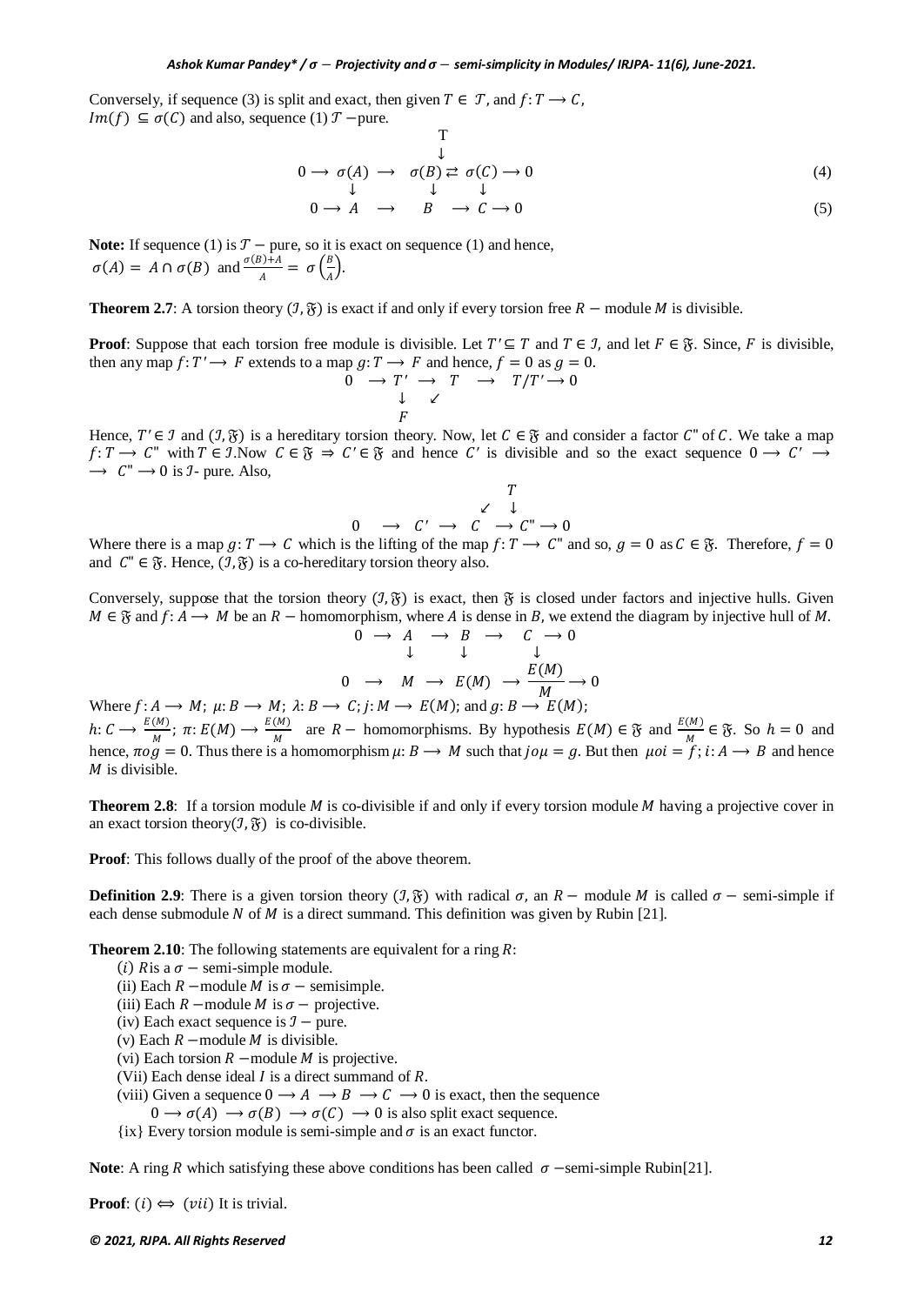(ii)  $\Rightarrow$  (iii). Given any exact sequence  $0 \rightarrow A \rightarrow B \rightarrow C \rightarrow 0$ , we can extend it by taking pullback. Now A is dense in  $P$  and hence.

$$
0 \to A \to P \underset{\downarrow}{\to} \sigma(C) \to 0
$$

$$
0 \to A \to B \to C \to 0
$$

The upper sequence splits. Then  $\pi o(qo\lambda') = io(\lambda o\lambda') = i$ .

Where  $\lambda: P \to \sigma(C)$ ,  $\lambda': \sigma(C) \to P$ ;  $q: P \to B$ ;  $i: (C) \to C$  and  $\pi: B \to C$  are homomorphisms and hence, C is  $\sigma$ projective.

(*iii*)  $\Rightarrow$  (*ii*). Given any R –module B and any dense sub-module A, B/A is torsion and since every R – module M is  $\sigma$  – projective,  $B/A$  is projective and hence, A is a direct summand of B.Hence, every R – module M is  $\sigma$  –semisimple.

(*iii*)  $\Leftrightarrow$  (*iv*)  $\Leftrightarrow$  (*v*). As we know that  $\sigma$  – projectivity is equivalent to  $\mathcal{I}$  – pure flatness, hence, the proof follows.

(*iii*)  $\Rightarrow$  (*vi*). We know that each torsion  $\sigma$ - projective  $R$  – module is projective.

 $(vi) \Rightarrow (vii)$ . This is trivial.

 $(vii) \Rightarrow (v)$ . The given exact sequence

$$
0 \to I \to R \to R/I \to 0
$$
  

$$
\downarrow
$$
  

$$
M
$$

With the ideal *I* is dense in *R* any *R* –module *M*,  $R/I$  is projective and hence the above given sequence splits and *M* is injective relative to it. Thus the given  $R$  – module is divisible.

 $(iv) \Leftrightarrow (viii)$ . The proof of this follows from the proposition [2.6].

 $(viii) \Rightarrow (ix)$ . If the statement (*viii*) hold, then the radical  $\sigma$  is exact obviously. Moreover any  $R$  – module M is  $\sigma$  –semisimple and thus any torsion module is semi-simple.

 $(ix) \Rightarrow (viii)$ . Given that the exact sequence

 $0 \to A \to B \to C \to 0$ ........(1), firstly we have exactness of the exact sequence  $0 \to \sigma(N) \to \sigma(B) \to C$  $\sigma(C) \rightarrow 0$ ......(2).

Since, here given as  $\sigma(B)$  is a torsion module, so, it is semi-simple and hence, the above sequence (2) splits.

**Proposition 2.11**: The following statements are equivalent for a hereditary torsion theory with radical  $\sigma$ .

(i). Every torsion module is divisible.

(ii). Every torsion module is semi-simple.

(iii).  $\sigma(M) \subseteq \mathit{soc}(M)$  for all  $R$  –module M.

**Proof**: (i)  $\Rightarrow$  (ii). Given an exact sequence  $0 \rightarrow A \rightarrow B \rightarrow C \rightarrow 0$  with  $B \in \mathcal{I}$ , we have A and  $C \in \mathcal{I}$ . Since A is divisible and  $C \in \mathcal{I}$ , the given sequence splits and hence B is semi-simple.

(ii)  $\Rightarrow$  (i). Given an exact sequence  $0 \rightarrow A \rightarrow B \rightarrow C \rightarrow 0$  with C torsion and any homomorphism $f: A \rightarrow M$ with  $M$  is torsion module. Now we complete the diagram by pushout

$$
0 \to A \to B \to C \to 0
$$
  

$$
\downarrow \qquad \downarrow \qquad \downarrow
$$
  

$$
0 \to M \leq P \to C \to 0
$$

Now  $P$  is a torsion  $R$  –module as  $M$  and  $C$  are torsion  $R$  –modules. Hence,  $P$  is semi-simple and hence the lower sequence splits. Hence,  $M$  is divisible.

 $(ii) \Leftrightarrow (iii)$ . It is trivial.

**Theorem 2.12:** If  $R \neq 0$  is a riing of socle zero, then in the simple torsion theory of Dickson [14], there is a torsion module which is not co-divisible.

**Proof**: Suppose it is not then by theorem [2.7] and [2.8], the torsion theory is exact. Hence, in the simple torsion theory, every  $R$  – module being a factor of a direct sum of copies of R, is torsion free. Hence, there is no simple module, which is impossible, because if there is no nonzero maximal ideal then there is no nonzero ideal and in this case 0 is a maximal ideal and Ritself is simple. But in this case  $\text{socle}(R) = R$  and hence, R would be zero which is not in this case.

We have already known that absolute  $J_1$ - purity coincides with absolute  $J_1$ - purity which is the case of divisibility in  $R$  – modules.

**Proposition 2.13**: All torsion free modules are  $J_1$ - pure flat. The converse of this theorem holds if  $\sigma(R) = 0$ . (Stenstrom [19] prop. 6.23)